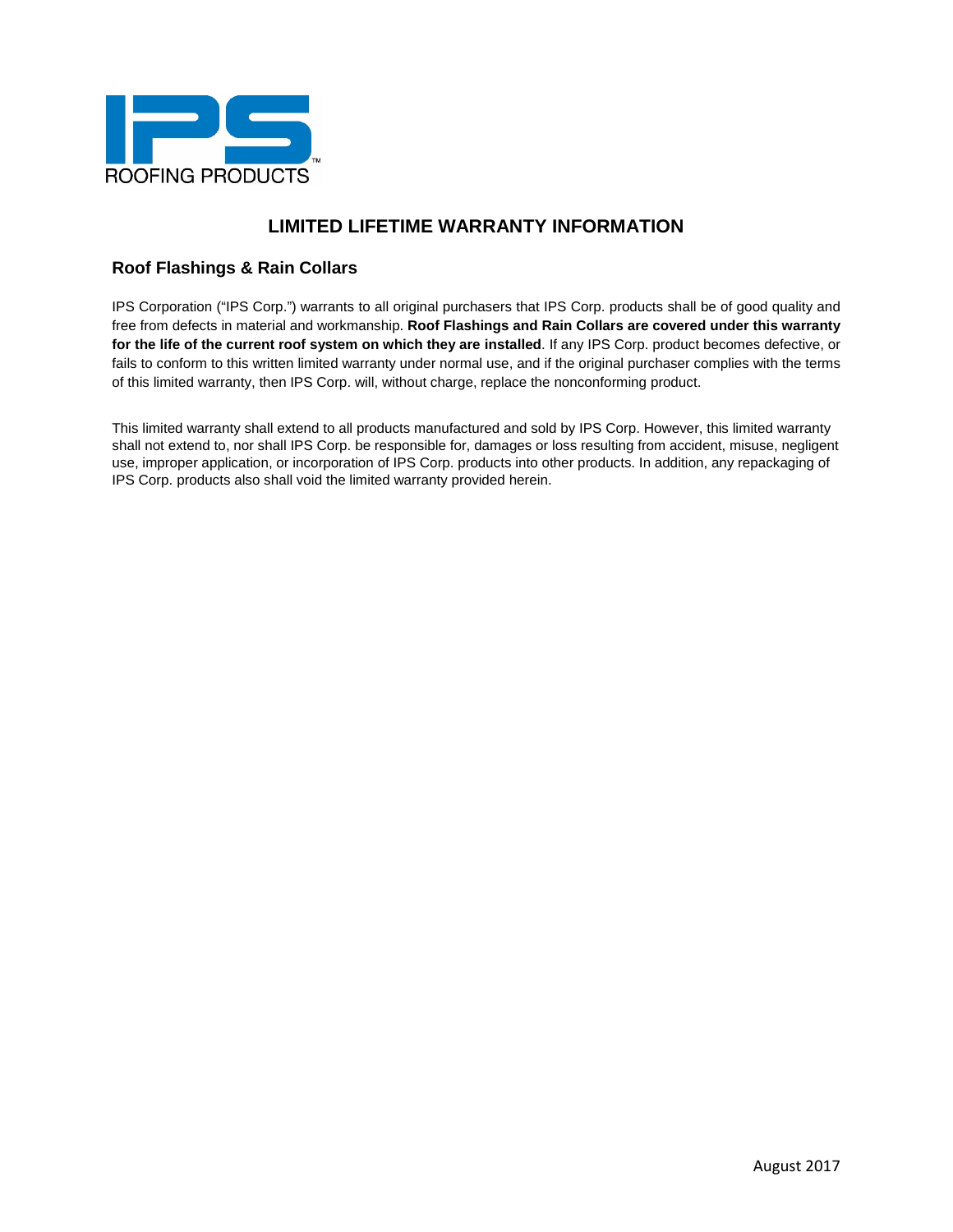

### **SmartVent™**

IPS Corporation ("IPS Corp.") warrants to all original purchasers that IPS Corp. products shall be of good quality and free from defects in material and workmanship. **SmartVent™ is covered under this warranty for the life of the current roof system on which they are installed**. If any IPS Corp. product becomes defective, or fails to conform to this written limited warranty under normal use, and if the original purchaser complies with the terms of this limited warranty, then IPS Corp. will, without charge, replace the nonconforming product.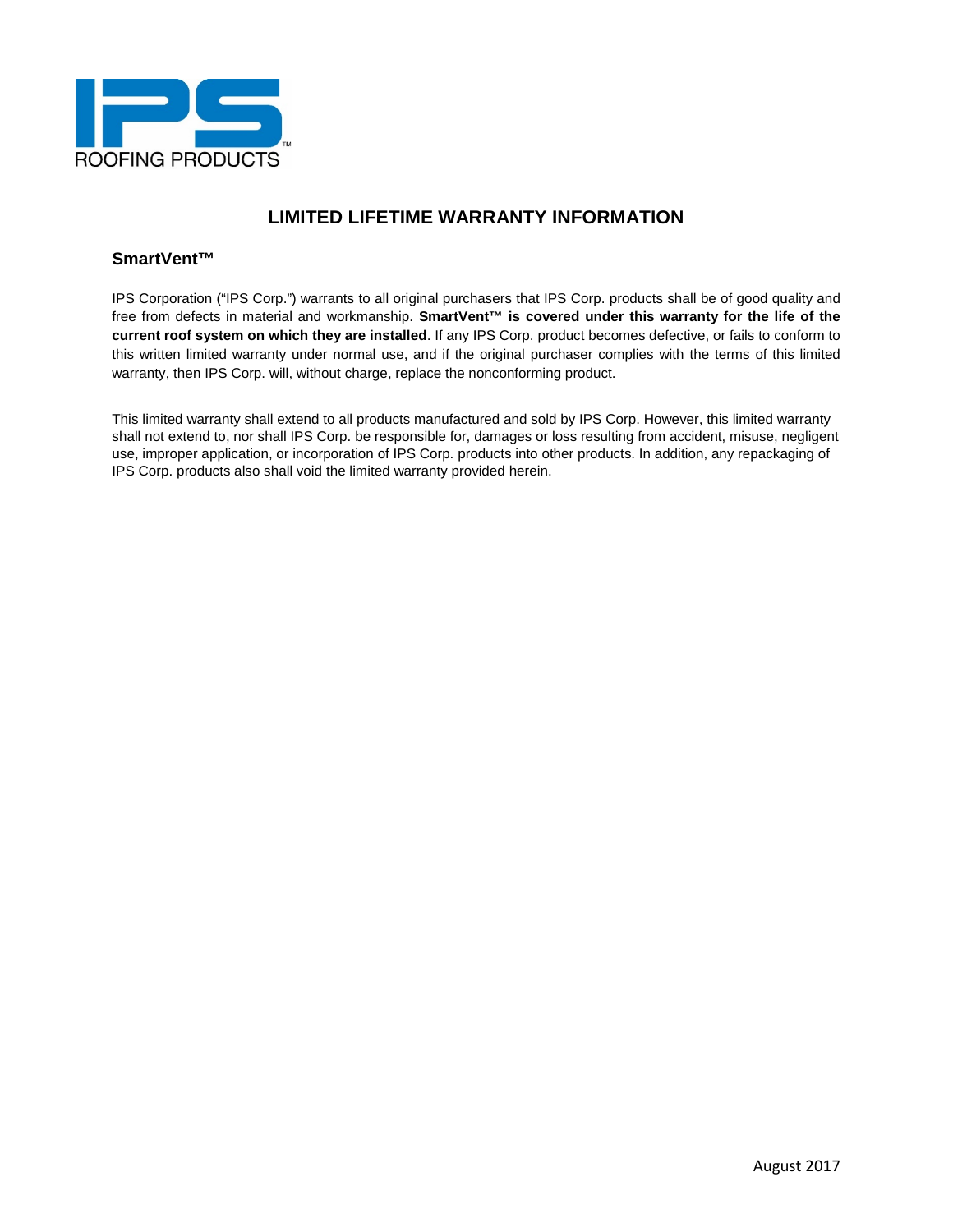

### **SnapCap™**

IPS Corporation ("IPS Corp.") warrants to all original purchasers that IPS Corp. products shall be of good quality and free from defects in material and workmanship. **SnapCap™ Bathroom, Kitchen & Dryer Exhaust Vent Caps are covered under this warranty for the life of the current roof system on which they are installed**. If any IPS Corp. product becomes defective, or fails to conform to this written limited warranty under normal use, and if the original purchaser complies with the terms of this limited warranty, then IPS Corp. will, without charge, replace the nonconforming product.